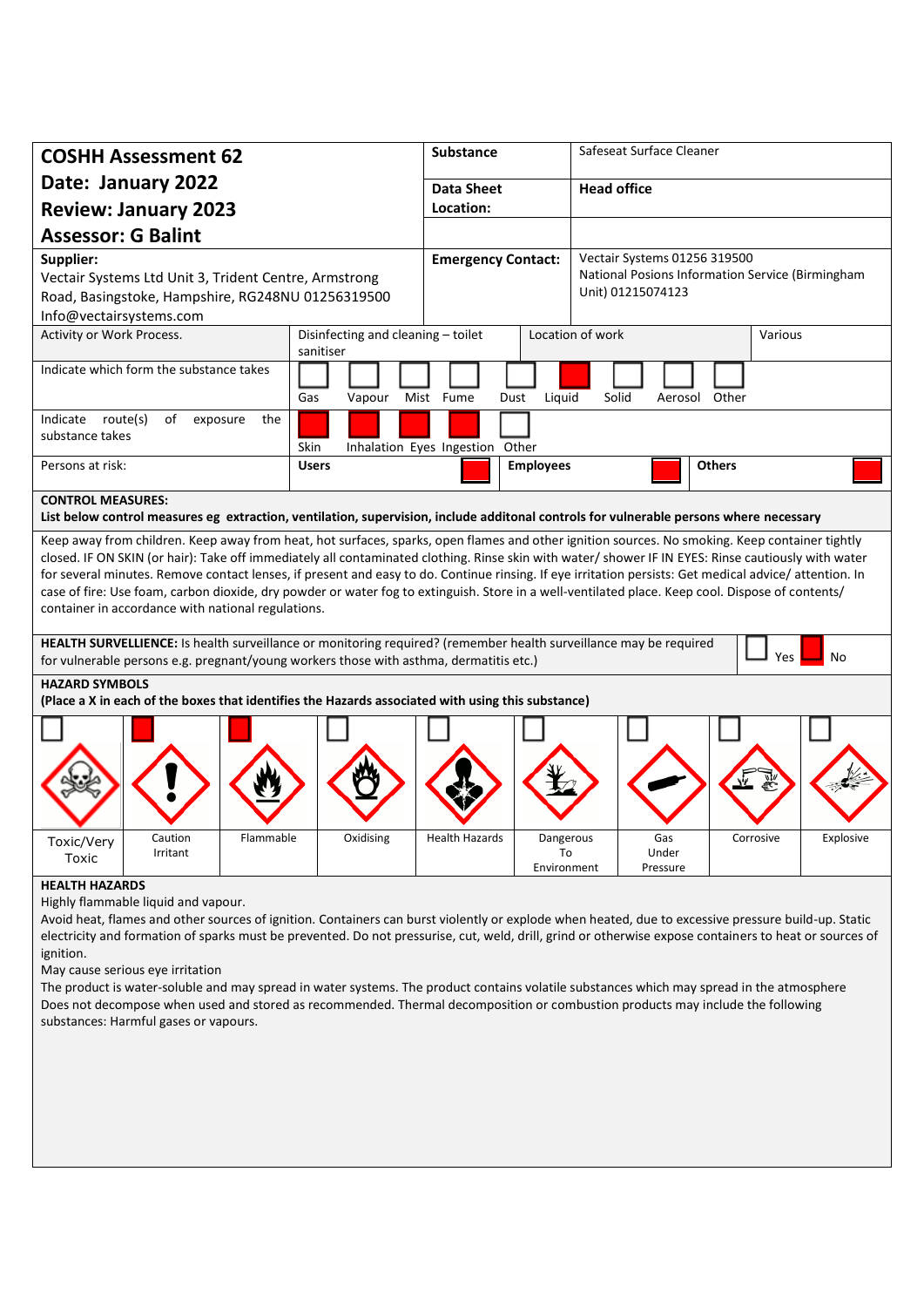

## **DO NOT USE WATER JET**